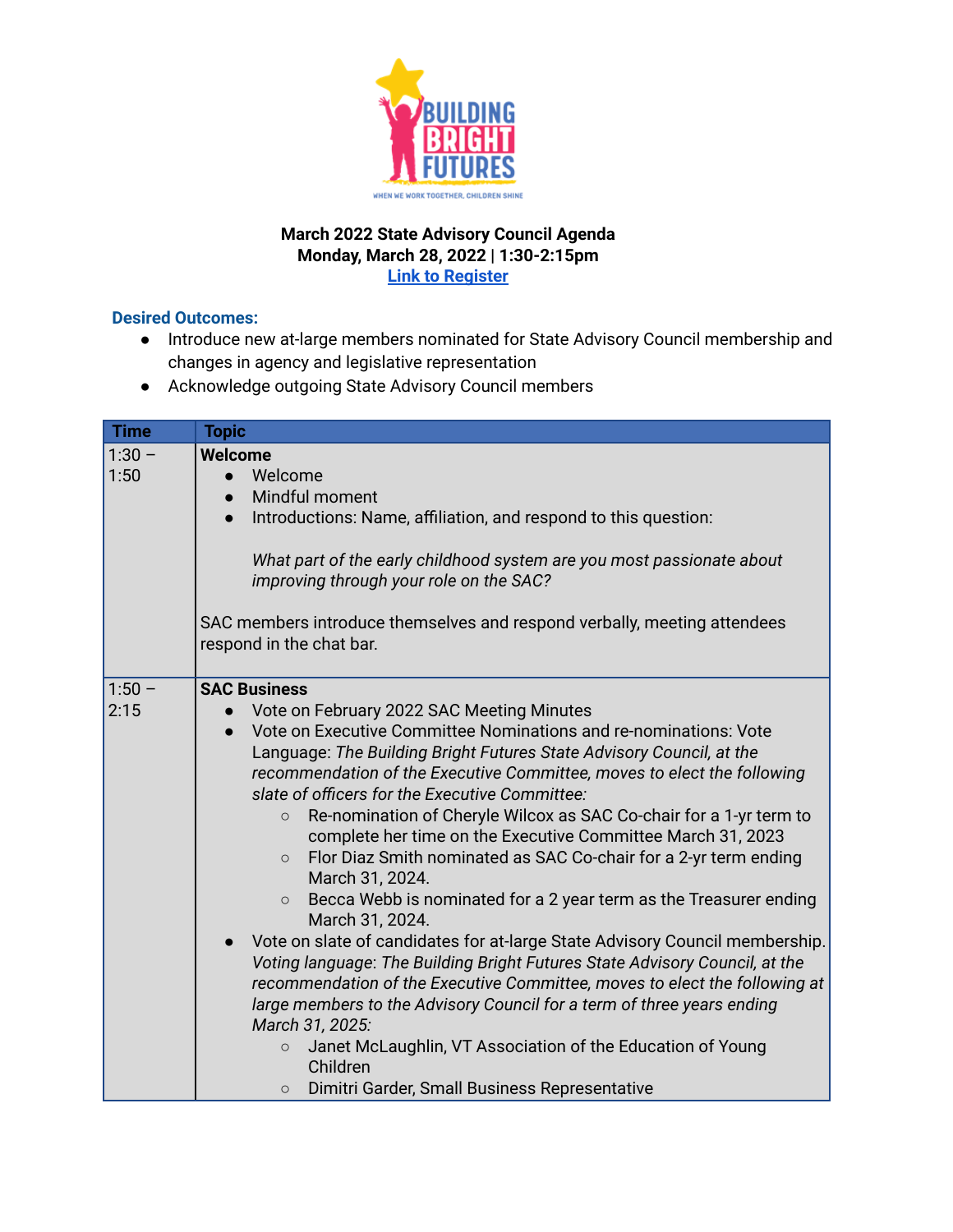|      | Heather Wilcoxon, Health Care and Rehabilitation Services<br>$\circ$ |
|------|----------------------------------------------------------------------|
|      | • Agency Leadership Transitions on the SAC<br>○ Sarah Truckle        |
|      | • Senate Leadership Transitions on the SAC                           |
|      | <b>Senator Ruth Hardy</b><br>$\circ$                                 |
|      | Appreciations and acknowledgement of outgoing members:               |
|      | <b>Emily Merrill</b><br>$\circ$                                      |
|      | Aly Richards<br>$\circ$                                              |
|      | <b>Wendy Trafton</b><br>$\circ$                                      |
|      | <b>Chloe Learey</b><br>$\circ$                                       |
| 2:15 | <b>Adjourn</b>                                                       |
|      |                                                                      |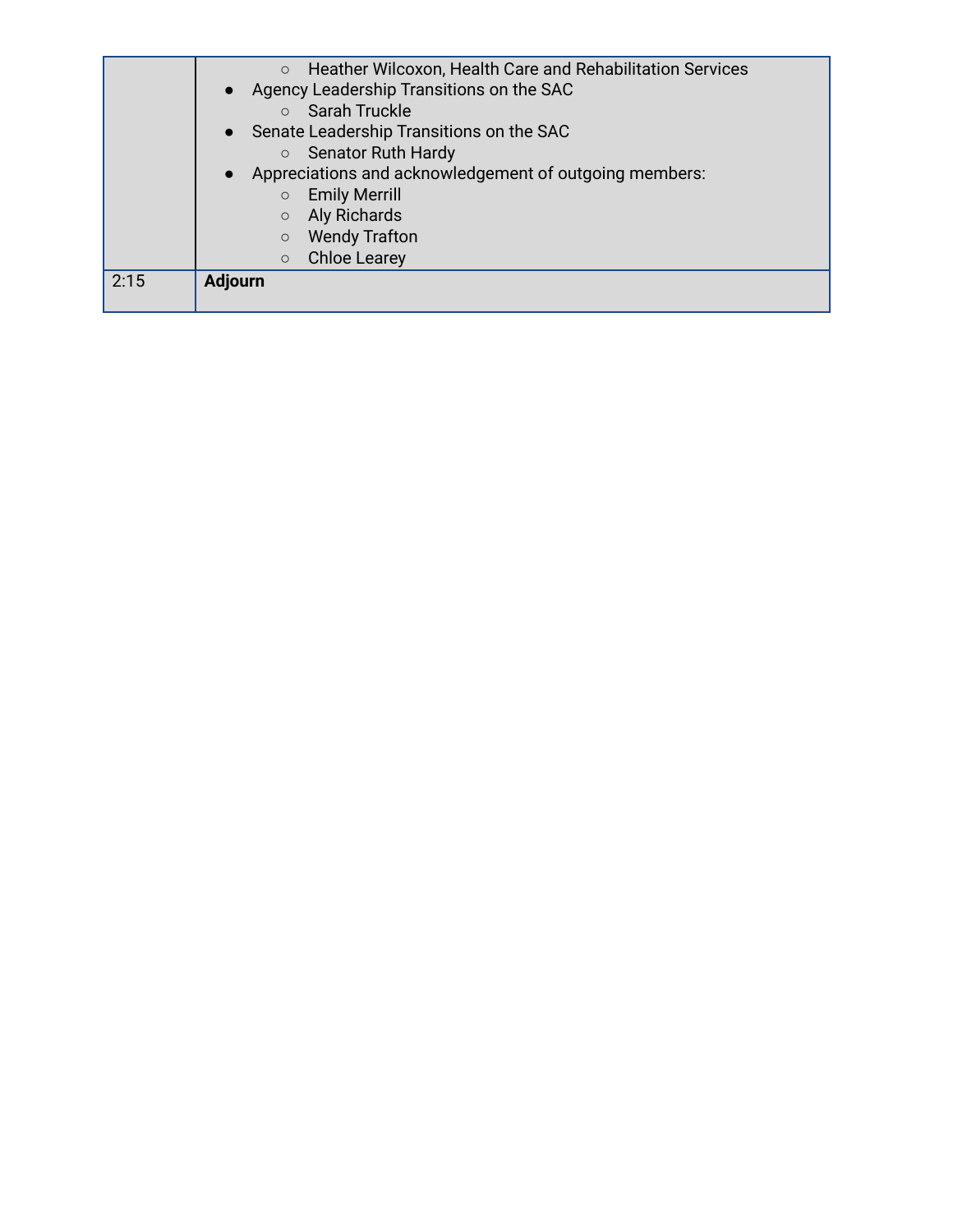#### **SAC At-Large Members for Nomination:**

### **Janet McLaughlin**

Janet McLaughlin has been the Executive Director for the Vermont Association of Education of Young Children (VTAEYC) since April 2021. Janet's passion for a more equitable society has driven her two decades in nonprofit leadership. Prior to VTAEYC, Janet worked at the intersection of programs and policy in Vermont's early childhood education system while serving as Chief Programs Officer, interim CEO, and Chief Operating Officer at Let's Grow Kids. Prior to that, she headed the Vermont Community Foundation's Food and Farm Initiative, a collaborative effort to fight hunger in Vermont while strengthening its local food system. From 2004 to 2013, Janet oversaw the growth of Cooking Matters, a food skills education program for low-income families, while at DC-based nonprofit Share Our Strength. She has a Masters of Public Administration with a specialization in Nonprofit Management from Syracuse University and her undergraduate degree from Harvard University. Janet lives in Burlington and is an enthusiastic eater, dedicated "all levels" yogi, wife of a "real" Vermonter, and mom of two energetic elementary-aged boys.

### **Dimitri Garder**

Dimitri Garder is co-founder and CEO of Global-Z International, a data management company serving global brands for the past 30 years. In his work, he has developed and implemented complex global data quality assessment and improvement solutions for many Global-Z clients, ranging from small companies to Fortune 100s. His 30 years of experience with complex global data makes him one of the leading experts in the data management industry. His approach to data quality is pragmatic, statistically focused, and metrics driven. He believes in solving complex problems through simple, clear, analytical thinking.

Dimitri is active in community development in Southwestern Vermont. He is co-chair of the Vermont Business Roundtable's Early Care and Learning Taskforce and is a vocal advocate for the development and funding of Vermont's pre-K system. His board positions include Southwestern Vermont Health Care, Vermont Community Foundation, Vermont Business Roundtable, Bennington County Industrial Corporation, and the Bennington Early Childhood Center. He was a co-founder of The Lightning Jar, a co-working space and business incubator located in Bennington, and he founded The Bennington Idea Fund, a micro-grant fund focused on economic advancement and poverty alleviation projects. He is also an investor in the Bennington Redevelopment Group, a team of local investors who are revitalizing the downtown Bennington economy. Dimitri holds a BA in Music Theory from the University of Vermont, and an MBA from Rensselaer Polytechnic Institute.

# **Heather Wilcoxon**

Heather Wilcoxon, LCMHC is the Assistant Children's Division Director for Healthcare & Rehabilitation Services, serving Windsor and Windham counties as the designated mental health agency. Heather earned her Bachelor's degree from Palm Beach Atlantic University and double-majored in Psychology and Communications. She earned her Master's degree in Mental Health Counseling from Nova Southeastern University. Heather has worked in non-profits for over 15 years and has been dedicated to supporting some of our most vulnerable populations